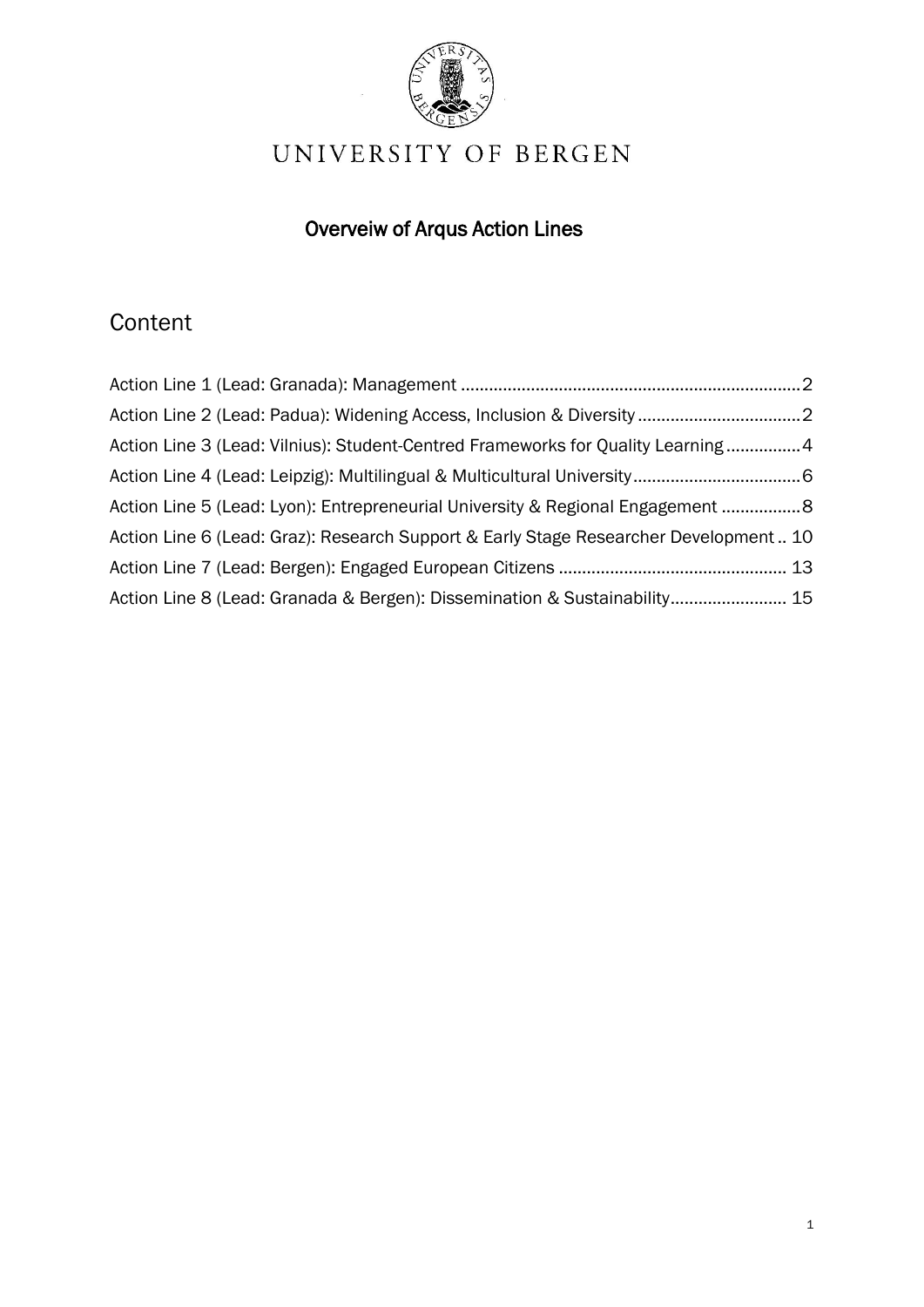# <span id="page-1-0"></span>Action Line 1 (Lead: Granada): Management

# Main Objectives:

Overall organization of the Arqus European University Alliance alongside the management of this first pilot project in order to work towards the major goals and fulfil the overall Vision and Mission of the Alliance (MS).

- 1.1 Arqus governance and coordination structures
- 1.2 Project (work plan) management
- 1.3 Financial management
- 1.4 Communication
- 1.5 Quality assurance
- 1.6 Risk and change management

#### <span id="page-1-1"></span>Action Line 2 (Lead: Padua): Widening Access, Inclusion & Diversity Main Objectives:

- Increasing inclusion (widening access and diversity) within universities
- Increasing the awareness of the local and regional environment about different forms of disparity, under-represented groups, diversity and inclusion
- Influencing inclusive policies on a regional and national level

## *Engagement with pre-university education pupils*

*2.1 Preventive early career education: shared models of preventive early career education through the training of experts and shared resources*

Arqus partner universities will share best practice and existing models of interventions by universities and academics with primary and secondary school pupils, teachers and careers advisors. Arqus will share models of, and resources for, preventive early career education activities to be implemented locally by each university. An annual joint Alliance training event will be organized through the Arqus Academy for local experts, who will then share their expertise at local training events for university and school staff involved and for future primary and secondary school teachers and counsellors through the Arqus Faculties of Education. Arqus will ensure open access to shared resources and materials for use during the activities via the Learning Object Repository (7.6).

## *2.2 Children's universities: sharing best practice and development of shared guidelines for outreach activities for primary and secondary schools*

Arqus partners have both fully-fledged children's universities (e.g. Vilnius and Bergen) and programmes for attracting young children to science (e.g. https://educa.ugr.es/). This activity aims to share best practice and resources for these outreach activities, linking them to preventive career guidance (2.1).

## *2.3 Women to STEM: attracting young women to STEM disciplines*

In training events and materials developed in Arqus in general, in particular for future primary and secondary education teachers (2.1, 2.10, LOR 7.6), careful attention will be devoted to genderrelated issues, through awareness raising and facilitating resources.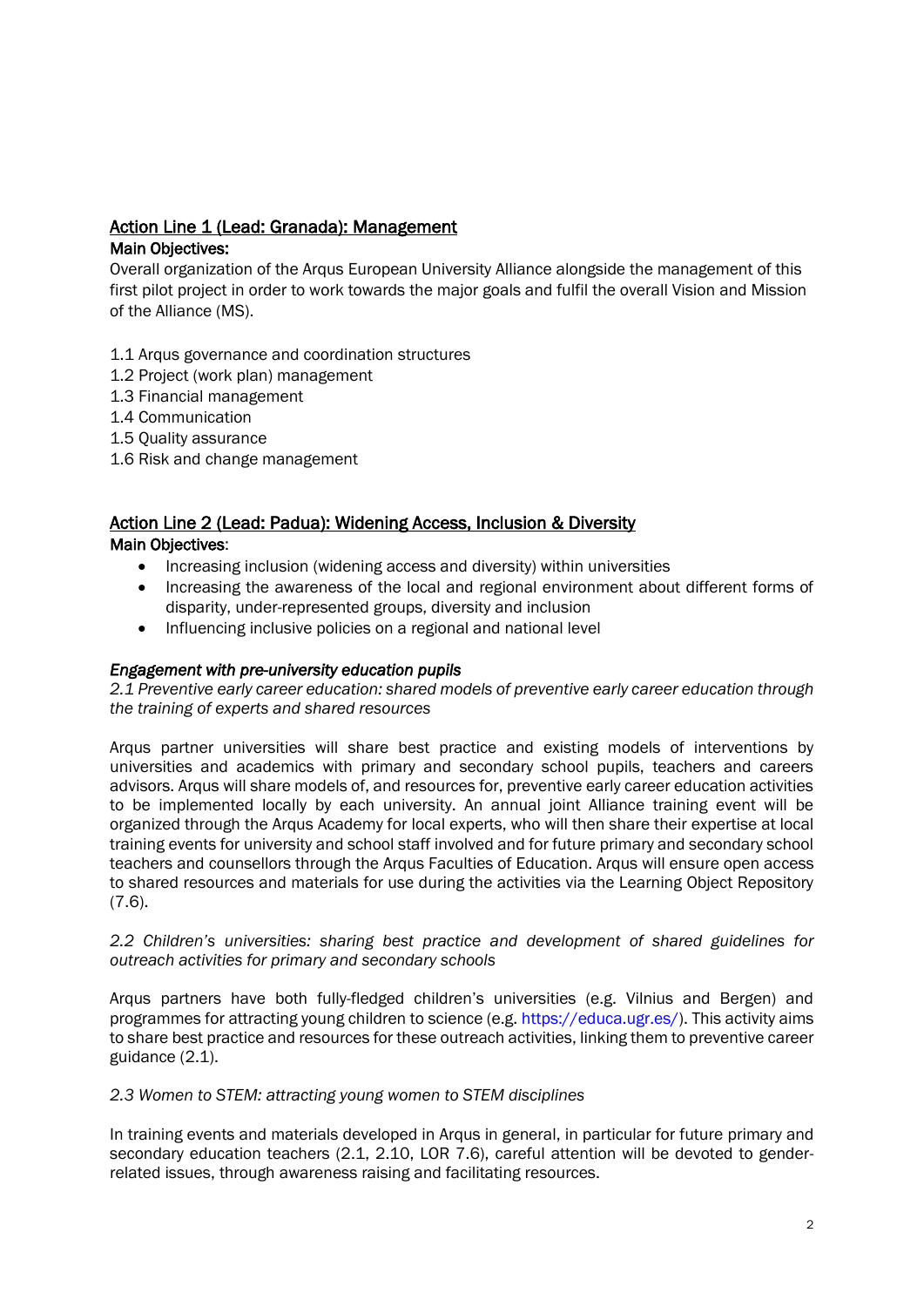#### *Secondary/high school to university transition*

*2.4 Support networks for inclusion: sharing best practice in services offered to meet vulnerable high school students' needs in their transition towards university*

Partners will share best practices in activities aimed at encouraging students' access and providing adapted services for an inclusive context (health, banking, social security etc.). Arqus universities will aim to improve existing services and develop new ones. The main goal is to create a support network at different levels (within the universities themselves or in connection with high schools or the job market) to increase attention to vulnerabilities and to ensure the quality of the partners' inclusive approach, where possible in collaboration with student associations.

#### *Widening access – new transitions*

*2.5 Recognition of prior learning: shared guidelines for a credit recognition and transfer system for accredited professional and work experience. Recommendations for national authorities*

The partners will set up a Task Force to build on experience and expertise particularly at the Université de Lyon to draw up and implement, where possible, guidelines on credit recognition and transfer for accredited professional and work experience, thus facilitating access of older students with work experience to university.

*2.6 Enabling refugees: a shared policy for the academic recognition and admission process of refugees*

Following the UN Sustainable Development Goals principle of "Leaving no one behind", Arqus will develop inclusive strategies to dismantle barriers and strengthen opportunities for refugees and asylum seekers – both students and researchers – accessing the University.

#### *2.7 Rethinking college: shared models of alternative educational pathways for students with disabilities*

Arqus aims to study the feasibility of setting up joint frameworks for small scale, experimental, innovative, inclusive, academic, social, and vocational non-degree certificate programmes at local level consisting of formal and informal learning activities for students with disabilities (including intellectual and cognitive impairment) seeking a college experience and career path, but unable as yet to join full degree programmes.

#### *2.8 Seniors' Universities: sharing of best practices and short-term mobility for seniors' universities*

Arqus will collect best practices in activities for this target public, establish shared guidelines, and also explore opportunities for joint programmes using on-line resources, and short-term mobility programmes. A short-term annual event will be organized rotationally at an Arqus partner for a group of seniors from each university.

#### *Inclusion and diversity at university*

*2.9 Inclusive peer tutoring: sharing best practices and staff development for heterogeneitysensitive programmes, internships and staff*

Service learning programmes of this kind help to ensure full participation in university life and satisfactory levels of academic success for all. Successful existing inclusive peer-tutoring programmes will be shared within the consortium, and staff training programmes (2.10) at the Arqus Academy will promote further development of similar initiatives at local level.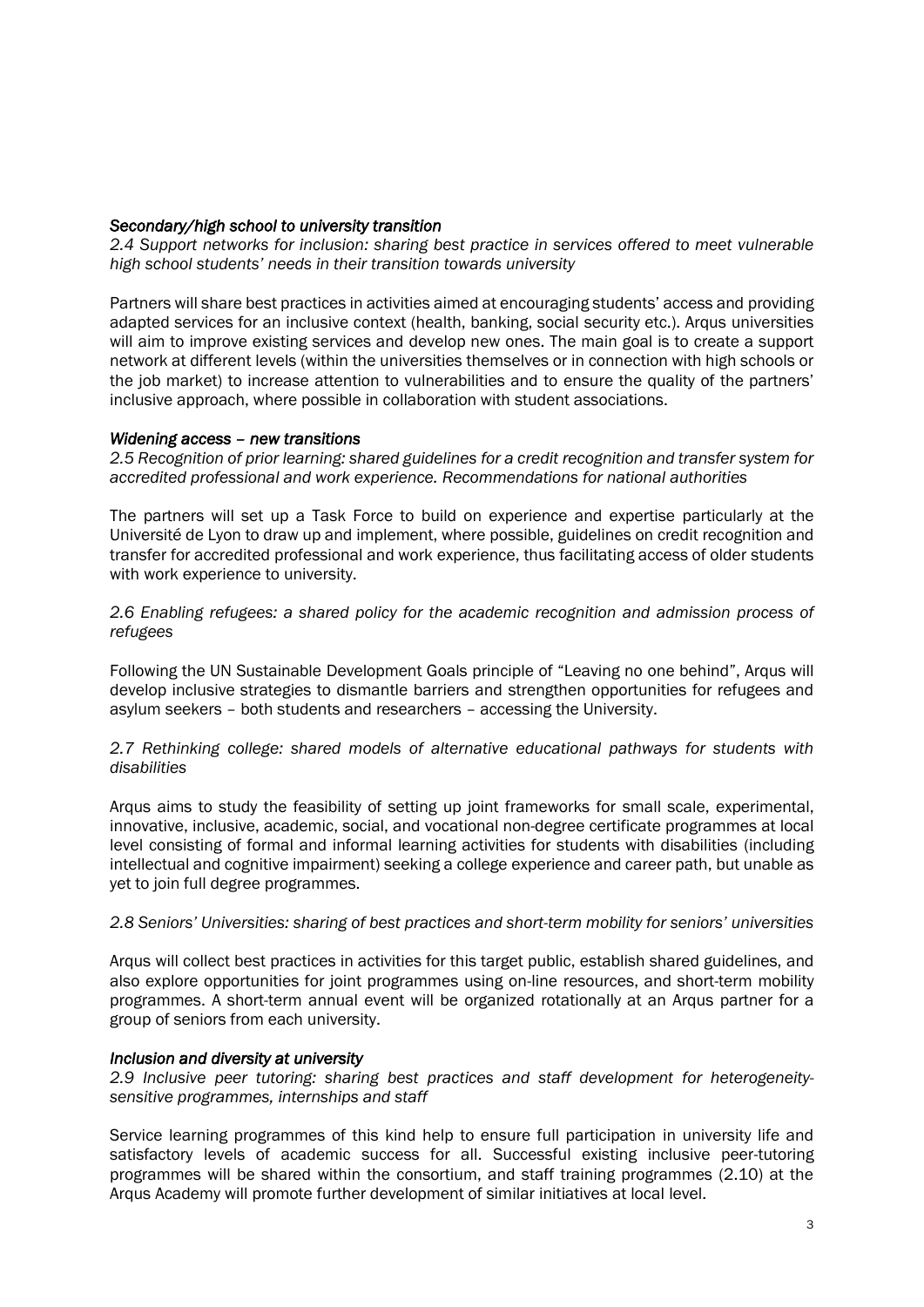#### *2.10 Staff development for the diverse and inclusive classroom*

Through the Arqus Academy, an annual staff development course will be designed and implemented to help academic and administrative staff to understand the complexity of the diverse classroom and campus brought about by widening access policies.

## *2.11 Fast tracks for gifted students*

Arqus will share best practice and explore the level of satisfaction of participating students and other stakeholders with existing programmes, with the intention of preventing drop-out and enhancing the learning experience of gifted students.

#### *University to World of Work*

*2.12 Job market transition for inclusive universities. Shared Policy Approach*

Partners will map best practices from different perspectives (students, alumni, employers…)

- careers guidance programmes for groups with and without vulnerabilities
- actions to raise awareness and inform companies about employment and practices with people with disabilities and other needs for inclusion
- professional development good practices for students with and without vulnerabilities
- support and monitoring services for the employment of graduates at risk of exclusion
- public and private entities at regional level promoting inclusion in the working environment

A joint annual f2f staff training event will be organized for careers guidance officers to enhance existing practices and to detect areas for potential cooperation.

#### *2.13 Common charters on Gender Equality, Inclusion and Sustainable Development Goals*

Three specific Task Forces will be set up with representatives of all partner universities to carry out in-depth analysis of current commitments, initiatives and practices at all the universities involved, in the areas of Gender Equality, Inclusion and Sustainable Development Goals.

# <span id="page-3-0"></span>Action Line 3 (Lead: Vilnius): Student-Centred Frameworks for Quality Learning Main Objectives:

- Enabling staff and students via innovative teaching
- Fostering student-centred and research-based learning through joint and flexible curricula
- Enhancing the development of mobility and recognition

#### *3.1 Pedagogical lab: Enabling cross-cutting staff collaboration – enabling staff through joint training on innovative/critical/disruptive pedagogies and other cross-cutting subjects*

An overall open Pedagogical Lab will be created for student-centred and research-based learning. Specific focus will also be laid on training mentors to counsel students through flexible learning paths (mobility, internships, industrial placements, elective courses, virtual learning options, etc.). Material will be developed, tested in advising mobility windows students, adjusted and made available online on the open platform for ideas.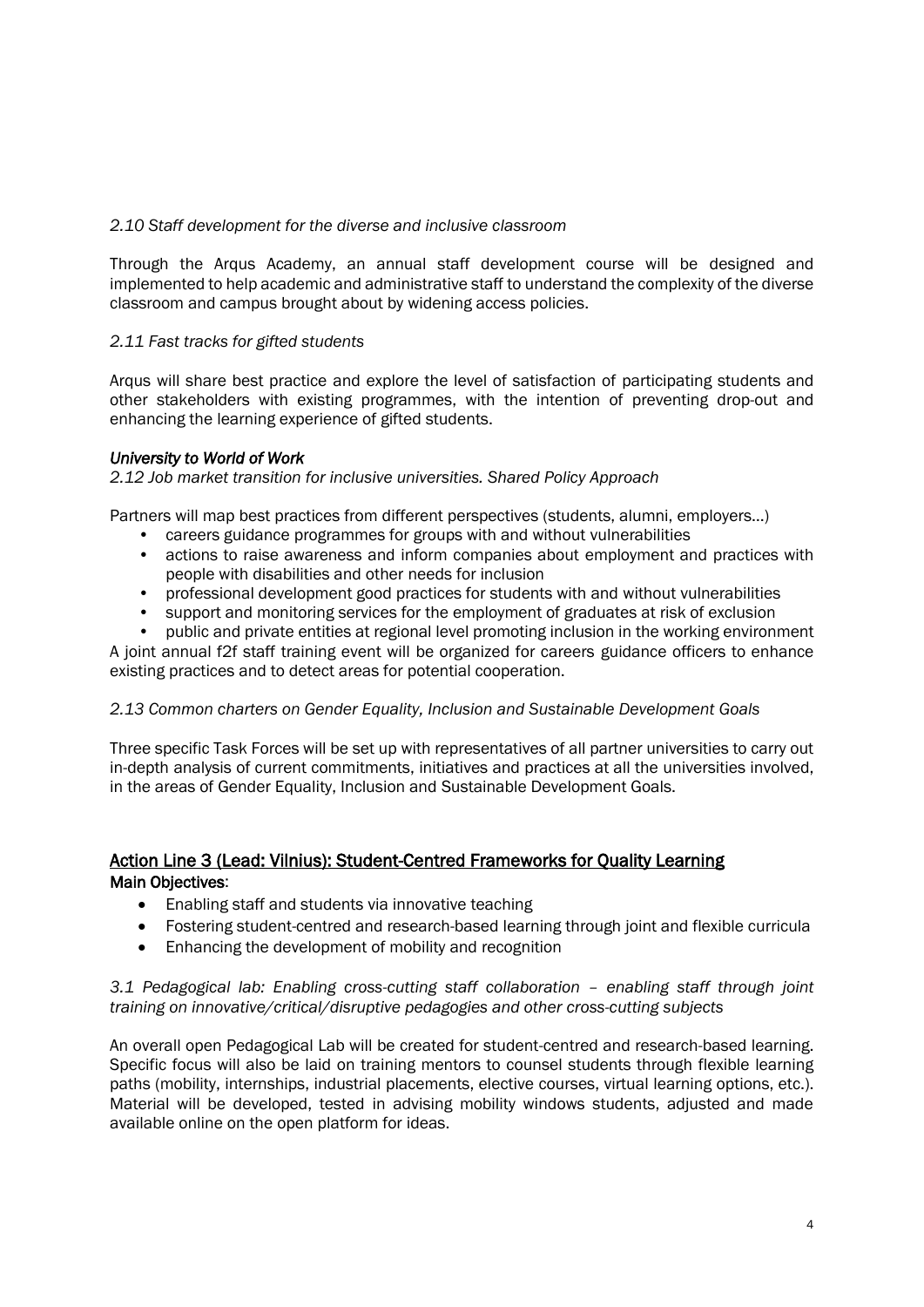# *3.2 Arqus teaching excellence - Arqus teaching quality framework, awards for outstanding teachers and an innovation fund*

In order to motivate teaching staff and their openness to new ideas Arqus teaching excellence will be developed. Students will play a crucial role in developing and testing the methodology, as well as in selection of the outstanding teachers.

*3.3 Mobility windows - guidelines for credit accumulation and student progression, tested with 7 programmes with mobility windows*

Credit accumulation and student progression guidelines to foster flexible curricula will be created and piloted in study programmes with mobility windows. The guidelines will also address how virtual mobility and other forms of internationalization at home may be incorporated seamlessly into student itineraries.

*3.4 Arqus Twinning – strengthening subject-related collaboration of staff and students (teacher moving with a group of students to counterparts in another university).*

Twinning will be piloted as short term-blended mobility schemes in Social Sciences & Humanities (SSH) and STEM disciplines, designed to enable these teams to create and carry out joint learning and teaching activities.

*3.5 Innovating in joint programme development – developing small-scale joint programmes in an innovative quick and easy way, leaving open entry points for other partners to join in at any time*

The aim is to ensure quick and easy development of joint programmes. Three interdisciplinary Master's programmes with global dimension will be piloted, to test the established procedures.

*3.6 Arqus on the move – open Erasmus agreements between partners, shared course catalogue and training events for administrative staff*

Arqus on the move will build on current Erasmus+ mobility between partners and focus on its enlargement and enhancement. Besides joint training events, partners will share currently implemented activities targeted towards administrative staff in order to boost exchange of best practices in various areas of university management and administration within the Alliance.

## *3.7 Enhanced recognition of study periods abroad and qualifications - guidelines for automatic recognition of study modules and recommendations for recognition of qualifications for national authorities*

Guidelines and agreement for automatic recognition of study modules to make recognition procedures more transparent will be developed and adopted by each university, in line with the recent European Council Recommendation. Clear recommendation for recognition of study periods from the countries not using ECTS will be incorporated. Partners will prepare recommendations for the recognition of qualifications for national authorities to improve requirements and procedures in line with the Lisbon Recognition Convention and the European recognition manual for HEI.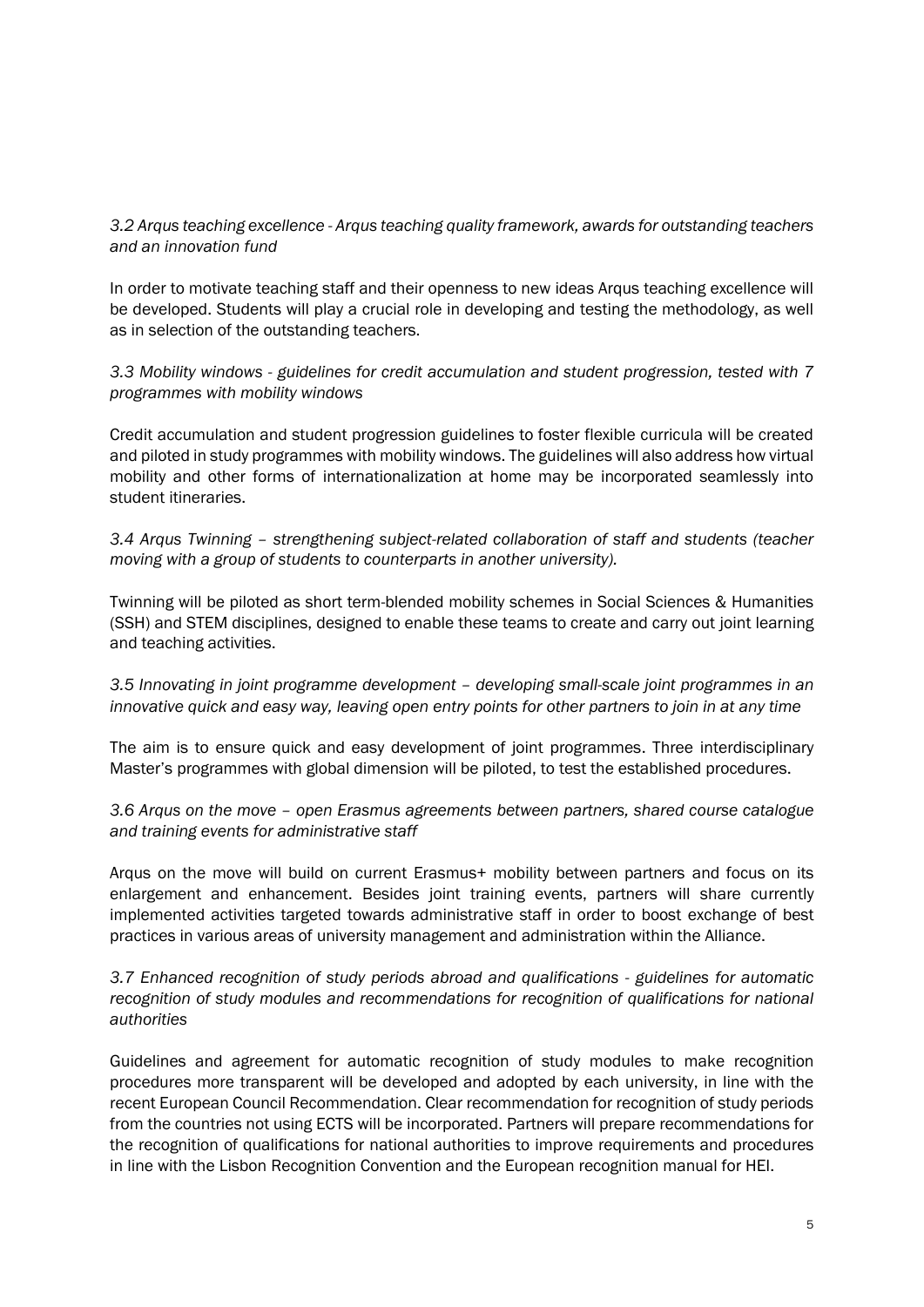*3.8 Recognition of non-formal and informal learning - agreement on the common structure, methodology, and guidelines for recognition of non-formal and informal education for the purposes of credit accumulation*

An agreement on the common structure, methodology, and guidelines for recognition of non-formal and informal education for the purposes of credit accumulation will be drawn up and implemented. Setting up and launching respective structures and procedures at universities allowing students to apply to any Arqus university for recognition of informal/non-formal learning.

# <span id="page-5-0"></span>Action Line 4 (Lead: Leipzig): Multilingual & Multicultural University

Main Objectives:

- 1. The partner universities aim to ensure that students and instructors have the language proficiency and cultural competence in the learning/teaching languages that they need for their studies and future professional activities.
- 2. The partner universities aim to ensure that subject-specific and language learning go hand in hand.
- 3. The partner universities aim to promote multilingualism and multiculturalism in university programmes, academic discourses and administration.
- 4. The universities are committed to using inclusive and non-discriminatory language.

*4.1 Arqus Charter of Language Policy: a joint policy document on the role of language and the promotion of multilingualism in Higher Education*

Partner universities will develop a joint vision of language and cultural challenges found in academia, employment and society, and devise a strategy to tackle these. The joint language charter will build on the existing official language policies in the Alliance, and guide the development of the partner institutions' individual language policies.

*4.2 Symposium on language policy: a symposium on language policy with participants from the consortium and beyond*

A symposium of participants from the partner universities and potentially also external experts will be organized to provide a forum for the partner universities to discuss the Arqus Charter of Language Policy, to present it to a wider audience, to discuss diverse local conditions for language policy and to present policy approaches, and to disseminate results.

*4.3 Joint strategy for staff development: defining standards for multilingual and cross-cultural competence for academic and administrative staff*

The joint strategy for staff development will aim at enabling any staff member to communicate effectively and appropriately in an international Higher Education environment. Standards and courses will be agreed on by the member universities and then implemented.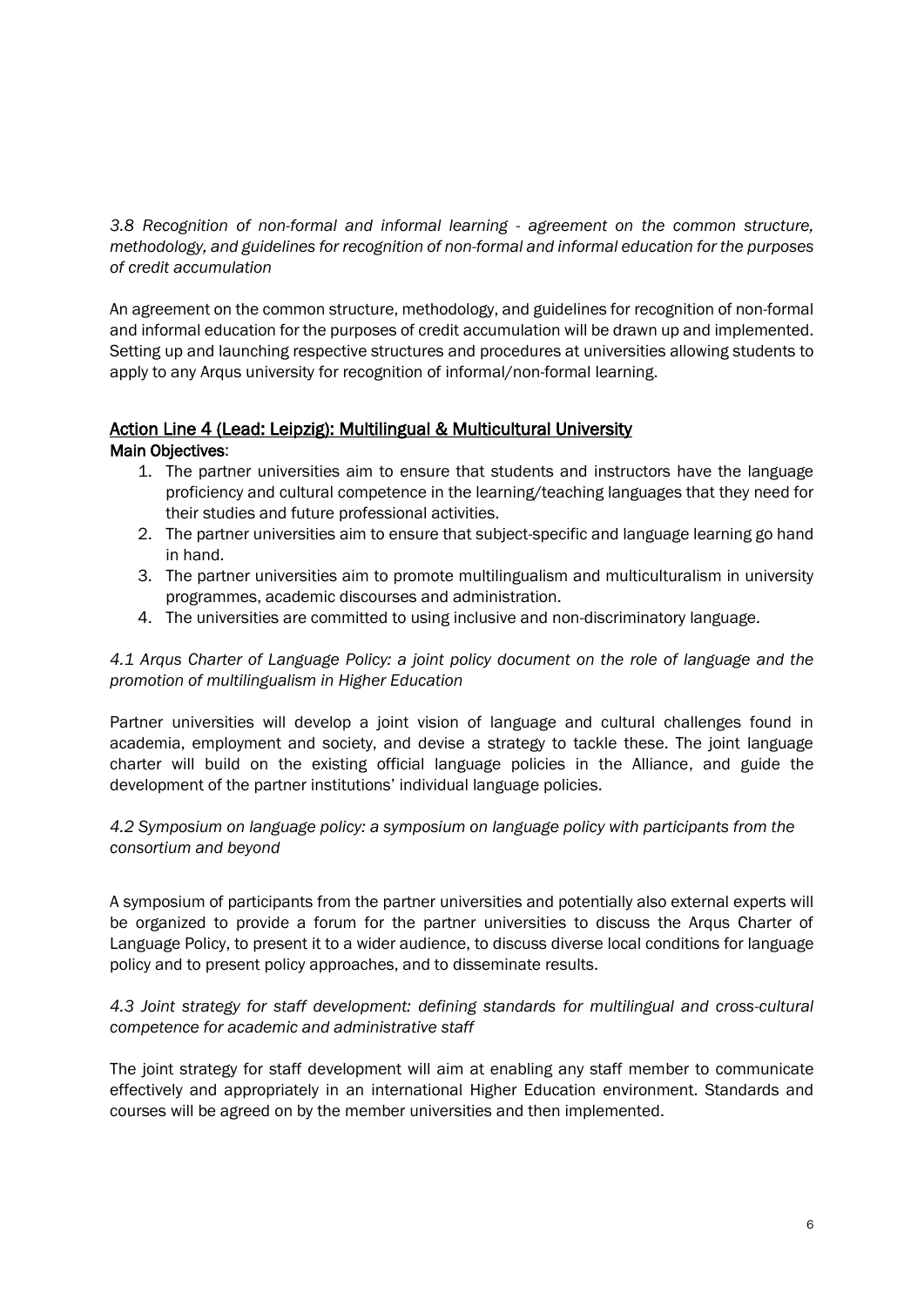*4.4 Arqus certificates of language and cross-cultural competence: agreement on automatic recognition of existing certificates at partner universities and setting up joint and automatically recognized certificates, through the Arqus Academy, to document achievements in language and cross-cultural competence for students and staff, based on the Council of Europe's Common European Framework for Languages*

Arqus aims to ensure full recognition of existing language and other certificates at partner universities (in compliance with CEFL standards) and to set up a joint Arqus Certificate of Multilingual and Cross-Cultural Competence, through the Arqus Academy, as a means to recognize and document competences acquired at continuous professional development workshops for all purposes at partner universities and, where possible, beyond.

*4.5 Workshop series in language and cross-cultural competence: a joint workshop series for staff at partner universities in order to increase their language and cross-cultural competence and to ensure inclusive and gender appropriate language*

Partners will develop and implement a blended workshop series for both language and crosscultural competence. The multilingual workshop series will address issues such as Multilingual Communication, Cultural Awareness in the Classroom and outside, Advising for Language Learning, inclusive language, and adopt a case study approach.

*4.6 Sharing language and cross-cultural preparatory courses for academic mobility: sharing existing and new courses tailored to the demands of academic mobility; certifying respective competences attained*

Partners will share best practice in language preparation already existing at all institutions in compliance with ECHE requirements (including analysis of OLS results and subsequent policy conclusions). All opportunities will be announced on the Arqus Portal and funded where possible.

*4.7 Volunteer language and culture programme: establishing a service learning programme for language teaching assistantships of mobile Arqus students at local host schools*

Arqus will establish a service learning initiative for a language and culture-related volunteer programme, through mobile Arqus students acting as language assistants at schools, in adult education classes or in language and cultural programmes or events.

## *4.8 Exchange of language assistants for partner universities: postgraduate students or ESRs from partner universities on long-term mobility in the field of language and culture*

In line also with the Arqus policy of promoting internationalization at home, the partner universities will, where possible, make use of the potential offered by their language complementarity to exchange postgraduate students and ESRs who will take on the role of language assistants for a period of one to three years at a partner institution.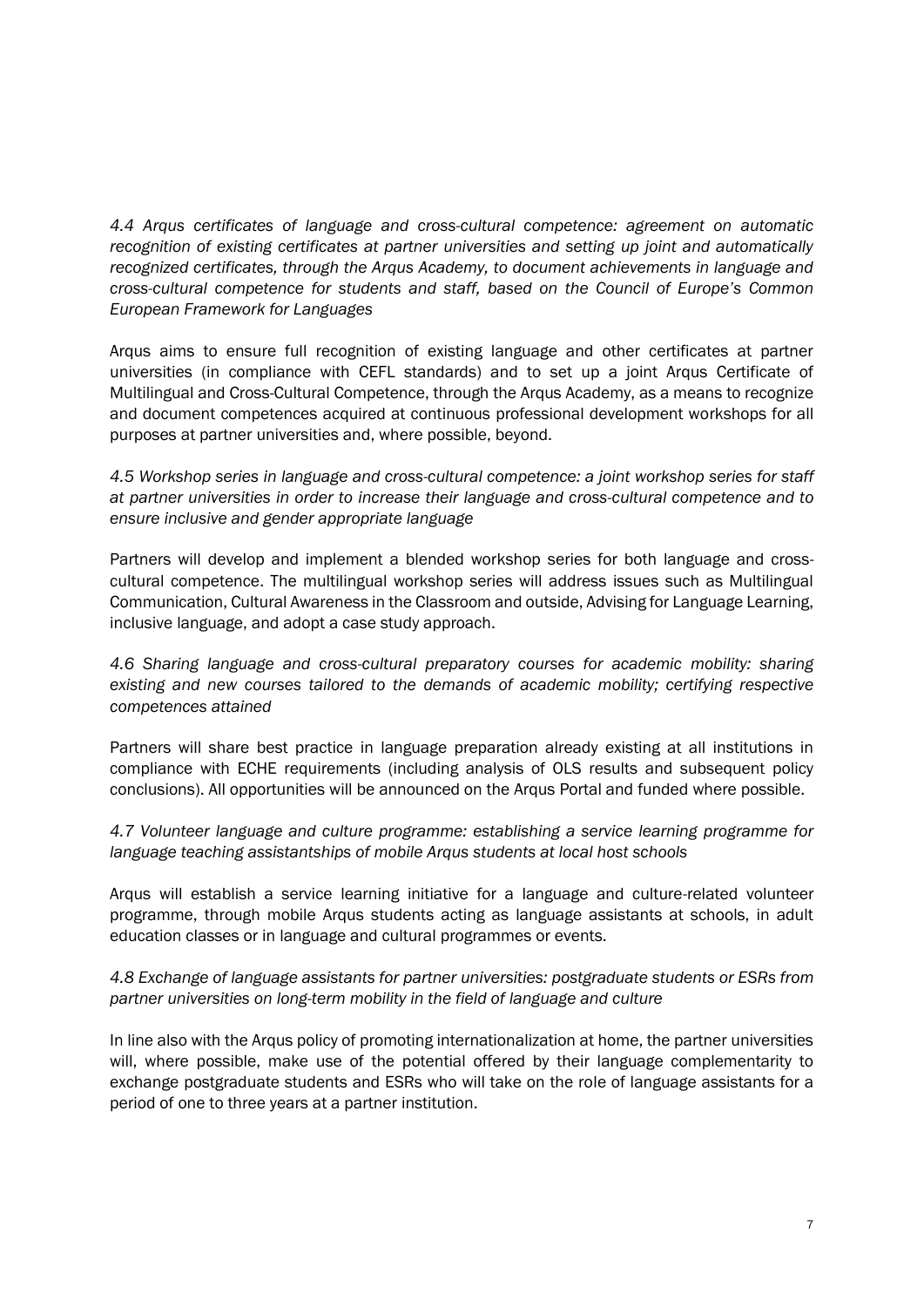*4.9 Online terminological data base for terms in Higher Education: building online terminological resources in all languages of the partners in order to facilitate effective multilingual communication*

As recognized by all major international organizations and networks, terminological consistency is the basis for strong and efficient communication. Arqus will examine the feasibility of upscaling the contents and functionality of a bilingual terminology data base to include other Arqus partners' languages.

*4.10 Joint Arqus Translating and Interpreting Programmes: building on existing joint standards to enhance student and staff mobility and to establish joint Master's programmes*

Partners will analyse the feasibility of setting up joint Master's programmes (3.5) in "Translator and Interpreter Education", building on the common standards developed by the EMT project and considered a seal of excellence in the profession.

# <span id="page-7-0"></span>Action Line 5 (Lead: Lyon): Entrepreneurial University & Regional Engagement Main Objectives:

- Stimulating entrepreneurial mind-set and creativity
- Reinforcing regional engagement
- Building on complementary strengths and cross-sectoral collaborations

*5.1 Roadmap for Entrepreneurial University: transforming governance and approach to entrepreneurship at Arqus universities* 

The first action endeavours to make governance friendly to entrepreneurship. New strategies and actions to make university governance policy and approach more entrepreneurial, which in turn will allow the fostering of the other actions of this Work Package, will be implemented. These policies and change in approach will contribute to increasing the entrepreneurship level of each university and to building a joint strategy based on a common vision and shared values of entrepreneurial university, seeking to ensure inter-university cross-disciplinary cooperation across various levels of institutions, leveraging complementary strengths of members of the Alliance.

*5.2 Arqus Entrepreneurship Community: establishing a network of staff and mentors across Arqus, piloted by the Entrepreneurship Board* 

The actions of this Work Package will be developed and implemented by the members of the Arqus Entrepreneurship Community, a network of professors, staff members and external mentors from across Arqus, with a core Entrepreneurship Board.

*5.3 Common Course Itinerary: a three-level accessible and customizable entrepreneurship course (building awareness, practical tools and knowhow, and building real entrepreneurial ventures)* 

The common course will be a set of modules jointly developed by the Arqus Entrepreneurship Community and hosted on the Learning Object Repository (7.6), under the coordination of the Arqus Academy.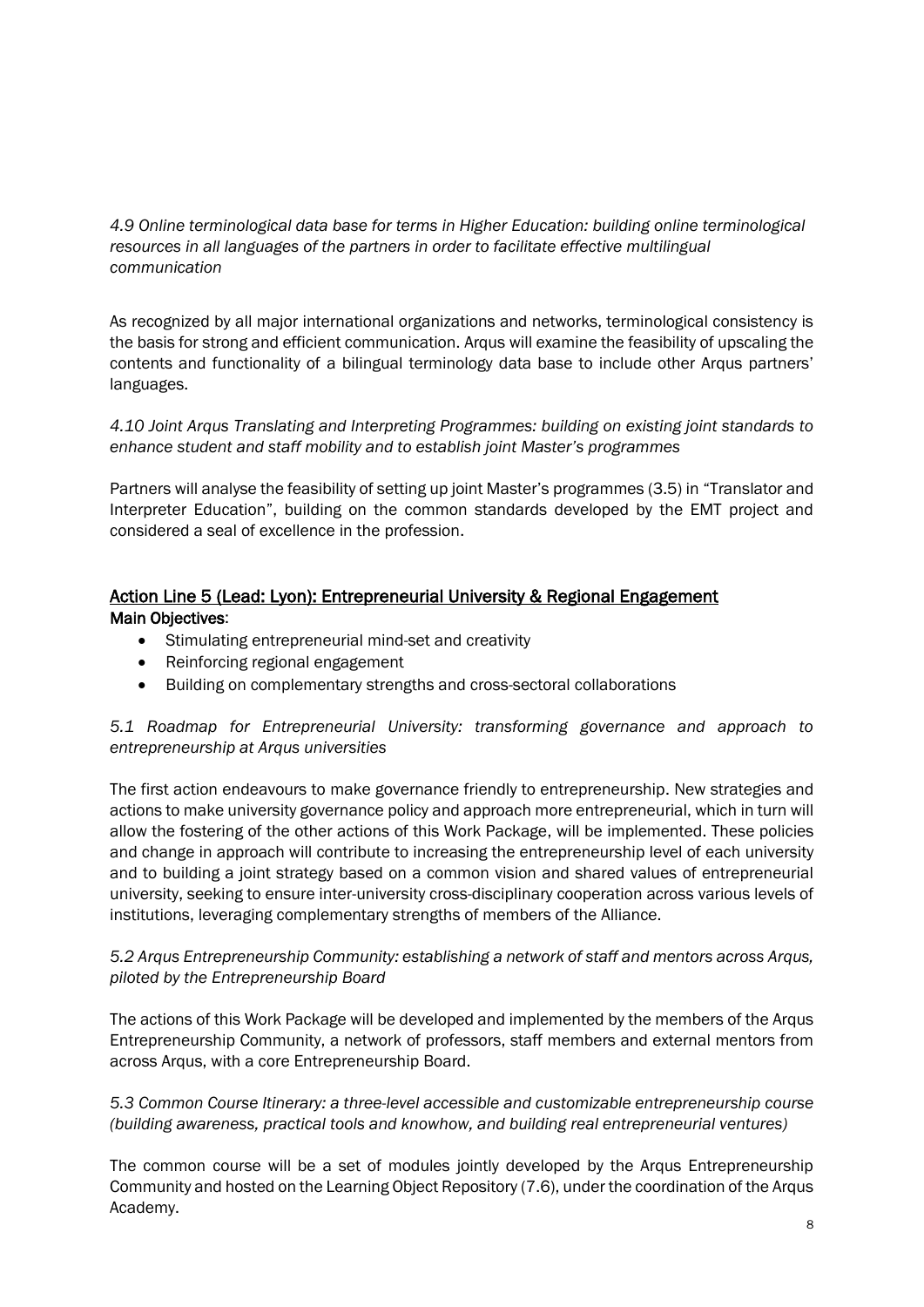# *5.3.1 Engaged Community Challenge: a European SDG-based challenge, using the resources to build awareness on entrepreneurship*

The first level of course modules will focus on resources to build awareness on entrepreneurship. These modules will be especially pertinent for participants since they will learn to practise entrepreneurial thinking, look for appropriate resources and develop the ability to persuade. An open innovation approach will be implemented to allow ideas to emerge through the work of young innovators across the Alliance using digital platforms for exchanges.

*5.3.2 Virtual Company Creation Contest: an open-source contest to encourage participants already open to entrepreneurship to implement practical tools and knowhow* 

The second level of course modules focus on enhancing knowledge by presenting practical tools and knowhow.

*5.3.3 International Soft Landing for Young Entrepreneurs (ISLYE): a programme designed to host young entrepreneurs at partner academic incubators* 

The third level of course modules focuses on taking ideas and building them into real entrepreneurial ventures.

*5.4 From Brain Drain to Brain Gain: developing unexploited technologies into ventures with PhD graduates and attracting alumni back to Europe to participate in these enterprises* 

The Arqus Entrepreneurship Community, through the Arqus Academy, will also set up modules and content designed for PhD graduates that will allow them to adopt an entrepreneurial approach. They will coordinate with the Arqus Entrepreneurship Community and the PhD Employment Support team (6.8.2) in order to identify Arqus PhD graduates who would be perfectly suited to take these ventures. A European dimension will be added in order to promote brain circulation and attract back to Arqus countries or Europe in general, alumni talent that has moved abroad, out of the EU.

*5.5 European Interns for SMEs: a common platform for sharing internship opportunities at startups and SME partners of the alliance to reinforce socioeconomic engagement* 

The European interns for SMEs programme aims to allow mobility of Arqus students with different skills and profiles towards start-ups and small and medium companies in partner regions offering internships on innovative projects and ventures.

*5.6 Arqus socio-economic network: connecting socio-economic partners (chambers of commerce, economic clusters...) through the Arqus Alliance to reinforce the exchange of entrepreneurial initiatives and innovation with each partner* 

The Arqus socio-economic network will help the universities to anchor their positions as key actors in the socio-economic regional ecosystems. Arqus will allow networking of industrial networks and companies throughout the Alliance by inviting them to participate in the various events that will be proposed on common important themes around entrepreneurship and innovation.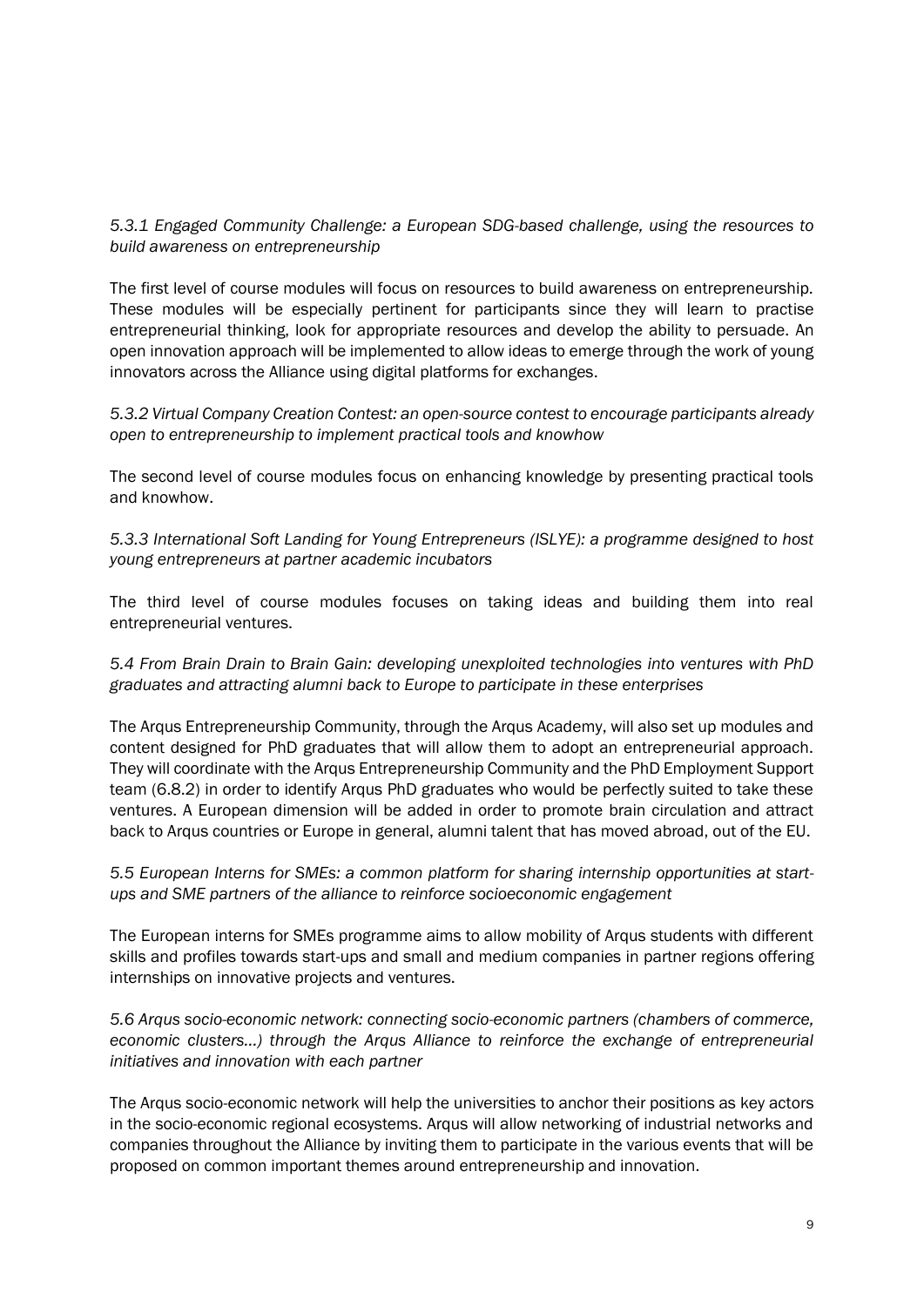# <span id="page-9-0"></span>Action Line 6 (Lead: Graz): Research Support & Early Stage Researcher Development Main Objectives:

- Sharing best practice in research management and support
- Studying the feasibility of sharing resources
- Promoting joint doctoral initiatives and promoting shared opportunities

## *6.1 ClusterMap: in-depth analysis of the status quo of research connections within the cluster (alliance)*

A comprehensive and comprehensible map of all common activities (common publications, common research projects and ongoing staff exchange activities) and local areas of strengths will be developed. This map will enable a solid analysis of open potential and allow the development of new strategies.

#### *6.2 Openness: establishing a task force to enhance Open Science and Citizen Science*

A task force on Open Science consisting of at least one expert from each partner institution but also interested researchers and stakeholders will be established. A sustainable strategy on how to deal with open science issues will be developed.

The results will be summed up in a position paper that will be presented at the Annual Conference in the final year of the project to researchers, the public and stakeholders (decision-makers, open science movements and funding agencies).

## *6.3 Target Impact: installing a Council of Impact Experts and establishing Common Research Laboratories*

A council of impact experts consisting of vice presidents or vice rectors and support staff from partner universities will be installed. The council will analyze the partner institutions to identify existing strengths and research areas with the potential to have an impact on issues of societal interest as outlined by the respective regional Smart Specialisation Strategies, the EU and other international organizations (such as the UN sustainable development goals and various other policy declarations). Strategies will be developed on how research groups of members of Arqus can join forces to work on pressing topics.

## *6.4 Research Focus Forum: internal networking and public outreach events*

The core activities of the Research Focus Forum will consist of internal networking meetings where thematically related working groups from Arqus present their ongoing research and established methodologies. This will give researchers the possibility to identify overlaps of interest, options for collaborations and knowledge about existing infrastructures.

## *6.5 Exchange Educates: short term exchange programmes for postgraduate students, ESRs, senior researchers or professors*

Based on the common research focus areas identified in the ClusterMap the Arqus mobility programme "Travelling Educates" will be established.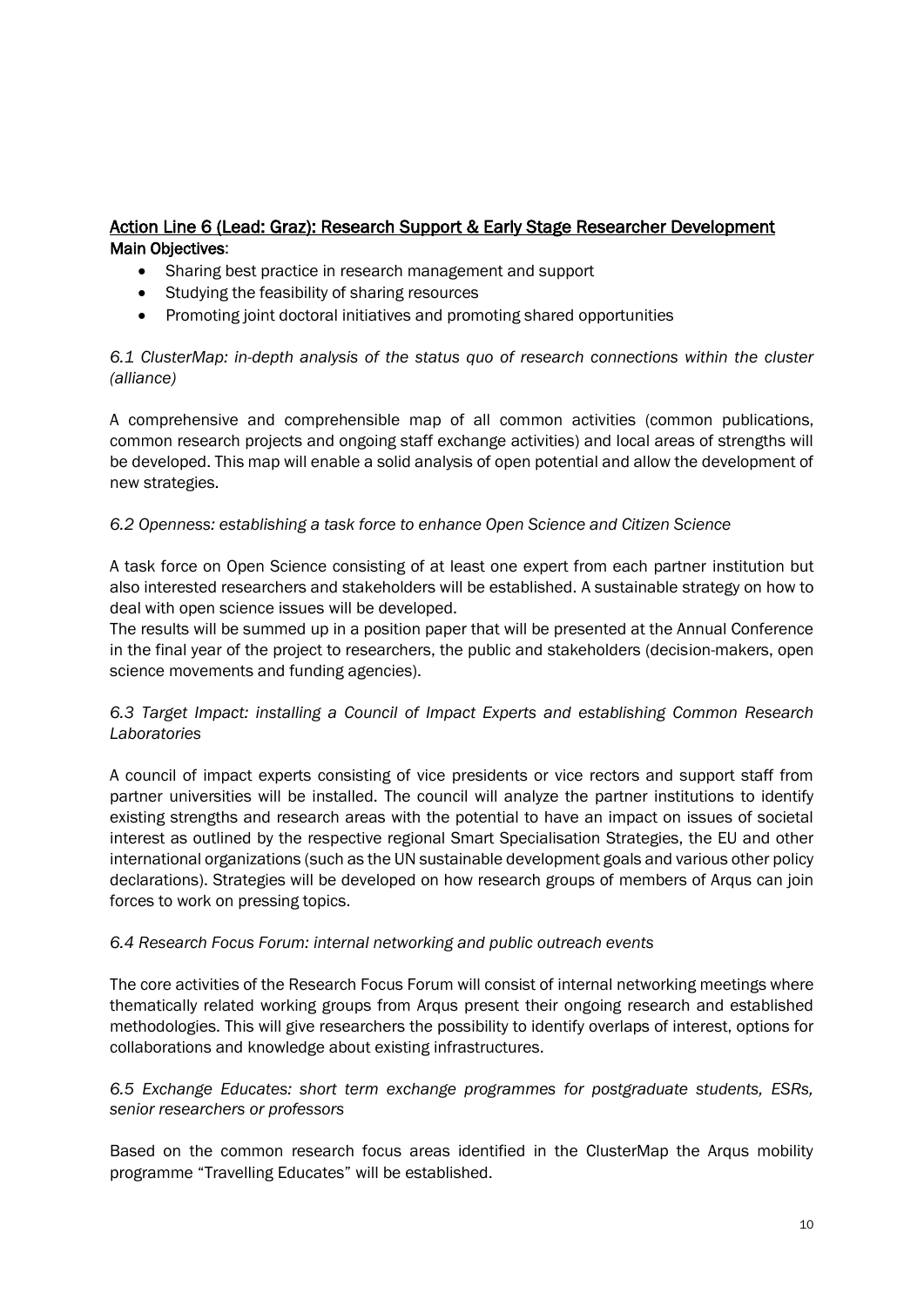## ESRs

Research-oriented Master students and ESRs will have the opportunity to apply for short term (two to four weeks) or medium term (three months) research stays at an Arqus partner institution. The provision of the mobility grant will depend on the usefulness of the stay for the master or doctoral thesis in terms of: training in new research methods, use of specific research resources (e.g. archives, laboratories), establishing or continuing joint research projects, etc.

## Senior Researchers

Senior researchers will have the opportunity to apply for short term stays (two to four weeks) at a partner institution to provide new input to the research field by lectures or on-site research collaborations.

## Research Training Lifelong

Professionals and alumni who seek to increase their knowledge and enhance their research skills will have the opportunity to apply for short term stays (two to four weeks) at a partner institution to benefit from a research-based professional development and training programme.

## *6.6 European Research Equipment Pool - EuREP: platform to foster the common use of high-level infrastructure*

The Arqus network will establish a database of available infrastructure in member institutions. Furthermore, templates for bilateral user agreements will be developed and provided. The goal is not to include all infrastructure, but rather those items with an insufficient degree of capacity utilisation and a value that justifies the administrative costs. An on-line platform to manage this is planned, and once it is functional it could gradually be expanded to strategic partners on a global level.

## *6.7 Research Environment: exchange of support staff and best practices in research support*

By exchanging best practice examples and developing innovative structures and services, the most effective and supportive conditions for researchers and research shall be achieved.

## *6.8 MentorES: common mentoring boards for ESRs*

A three-pronged mentoring and support programme for the different career phases of ESRs will be established. Activities of the mentoring programme will be interlinked with the Research Focus Forum events in order to achieve synergies.

## *6.8.1 PreDocs Mentoring*

Doctoral candidates who pursue research projects related to the research focus areas can apply for the mentoring programme. Depending on the research focus areas different platforms (workshops, guest lectures, etc.) will be available for establishing communication channels (in addition to Skype and email) between mentors and doctoral candidates. There will also be one annual meeting, e.g. at the Summer/Winter School, where mentors and doctoral candidates meet in person.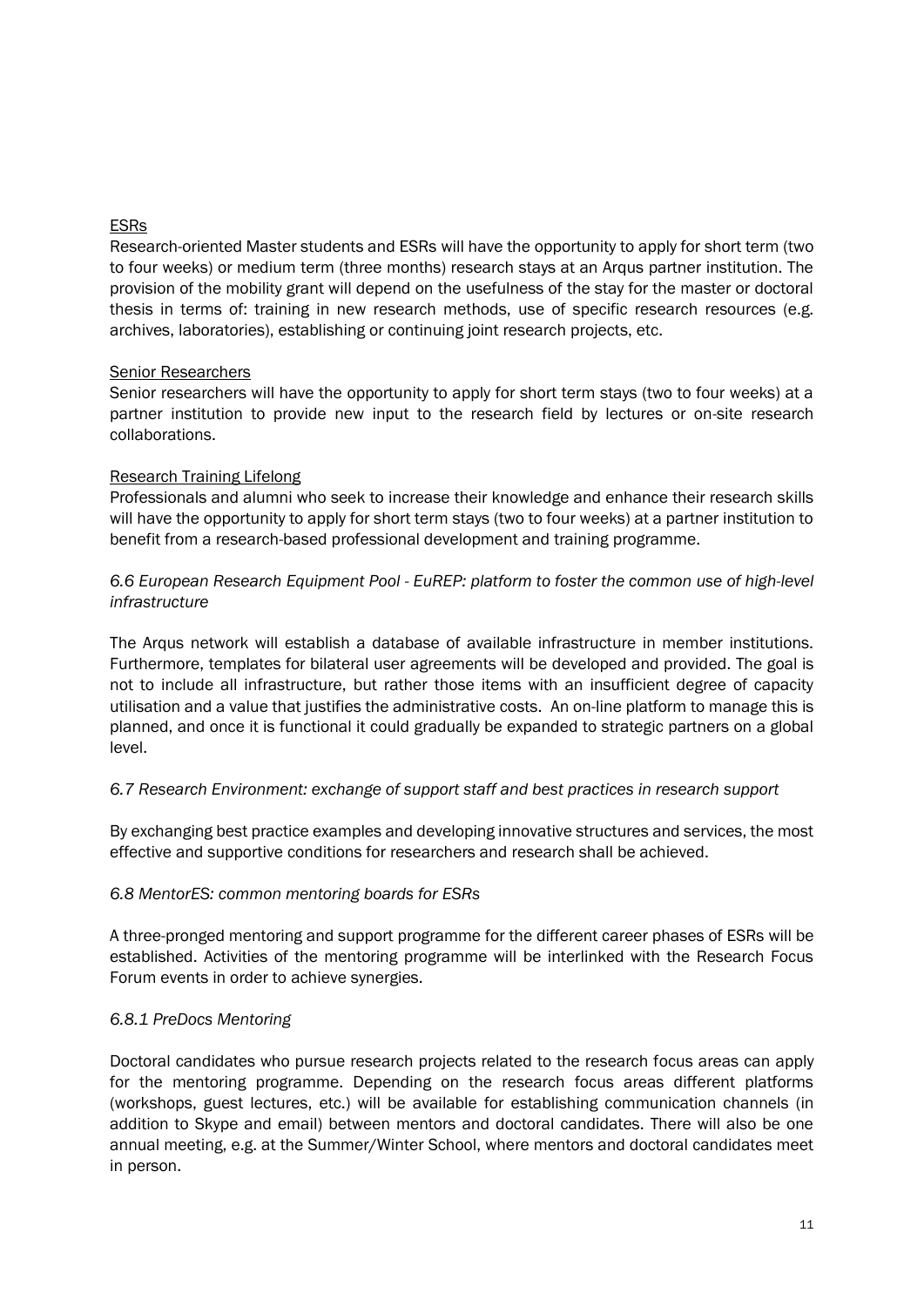#### *6.8.2 PhD Employment Support*

#### PhD@Companies

A scheme will be created to enable PhD candidates and companies to learn more about each other. It will enable companies to benefit from the skills of PhD students in one-off, short-term projects by assigning them an expert task.

#### PhD@Projects

This measure aims at helping PhD students to transform their innovative ideas into projects. A new hands-on training programme will be developed for this purpose.

#### Programme for Careers outside Academia

PhD graduates who are looking for employment will have the opportunity to apply for customized support. The programme will be led by career experts who will provide customized advice according to the qualification profile of each individual with the help of a referral system.

#### Job Info Platform

Arqus will also provide a website dedicated to doctoral candidates and PhD graduates who may, or may not, intend to continue a career in academic research.

#### *6.8.3 PostDocs Coaching*

In the framework of the Research Focus Forum events and based on the common research foci identified in the aforementioned Cluster Map, two highranking researchers from the participating universities (and if applicable from industrial partners) form subject-specific coaching boards. Per board, the research focus areas of each participating institution can nominate up to two PostDocs. The coaches will provide them with in-depth advice on how to achieve personal career visions and goals.

*6.9 In-depth Skills Programme: summer/winter schools on transferable skills and fostering an exchange of participation at summer/winter schools and other training activities offered by one of the partners* 

## Summer/Winter Schools on Transferable Skills

Summer/winter schools on academic transferable skills for Early Stage Researchers will be offered. These schools will offer a structured and applicable educational programme. The Arqus In-depth Skills Programme will provide ESRs with a set of decisive academic skills for successful research careers. A specific focus will be put on open science, citizen science, and global outreach (establishment of global research networks).

#### Courses and Retreats

Beyond the organization of specific Arqus summer / winter schools, appropriate transferable skills offers (courses and retreats) for PreDocs and PostDocs (on career and application strategies, lateral leadership, presentation and communication skills, project management, developing research proposals, etc.) at Arqus members will be opened to other members of the Alliance.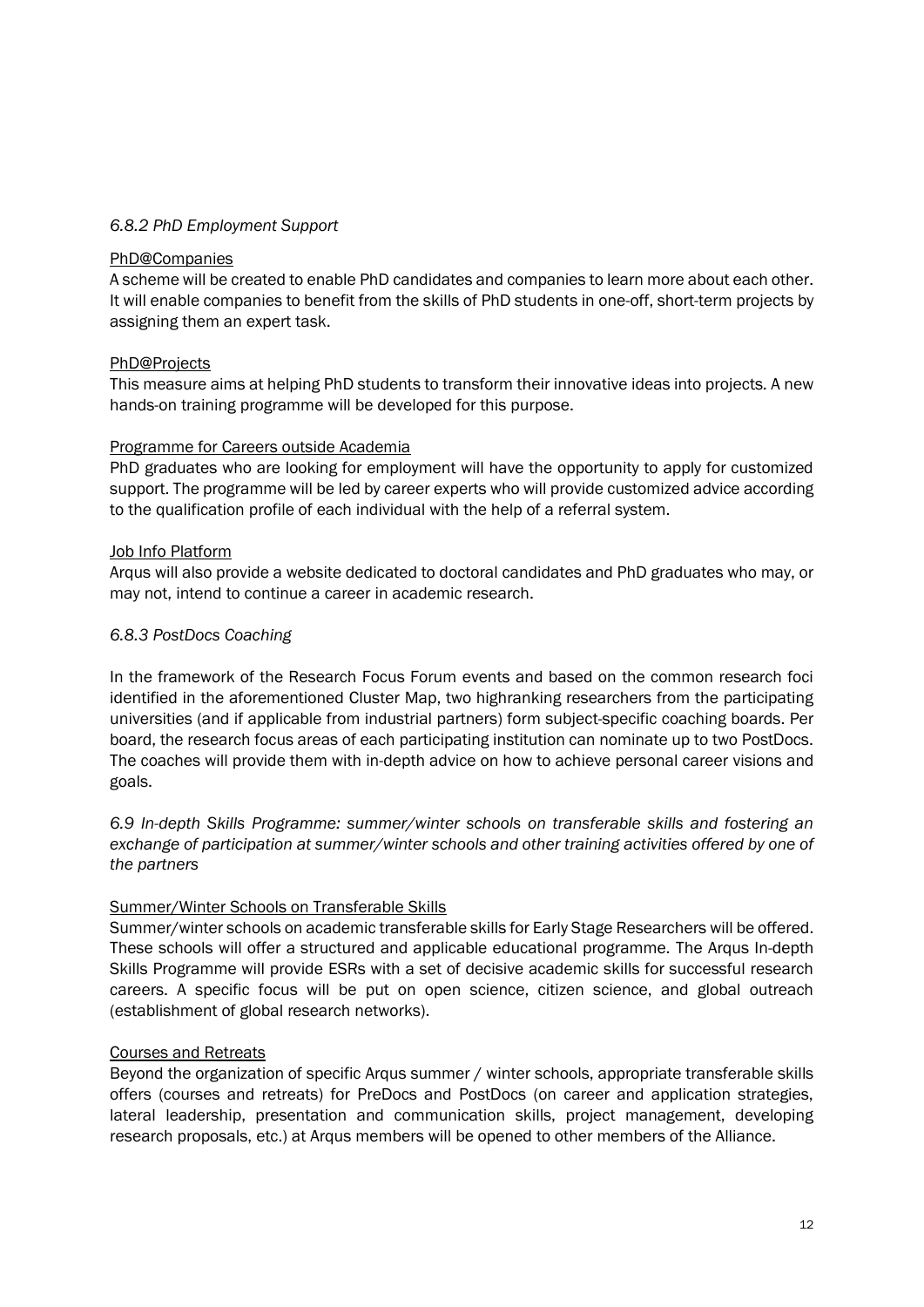# *6.10 PhDStructure/s: exchanging best practice examples and implementing common elements for top-notch structured doctoral education*

Coordinated action in the field of PhD training allows for a very efficient combination of teaching with research. While there are undoubtedly patterns of convergence among European universities in this regard, supported by transnational PhD programmes such as MSCA Joint Doctorates (previously EMJDs) and by a growing reflection about best practices and intensified learning processes across institutions, there remains a lot to do to achieve a fully integrated type of PhD training that profits from the strengths of a series of participating research universities. Based on the Salzburg Principles and Salzburg II Recommendations and initiatives and publications by the EUA CDE, Arqus will establish a set of actions to promote and achieve such convergence.

## *6.11 Arqus PhD: an initiative to connect existing PhD education programmes*

As a first step towards a possible Arqus Graduate School, the council for PhD education (cf 6.10) will develop a strategy for connecting existing PhD programmes via

- a. joint initiatives for summer schools,
- b. the development of material to be used in research seminars for PhD education
- c. workshops addressing innovative methodologies and theories to be applied in PhD programmes at various universities
- d. an exchange programme for up to 20 PhD candidates and up to 15 staff members per year visiting already existing PhD programmes at other Arqus universities to explore possibilities of cross-institutional research themes.

## *6.12 PostDoc Pursuit: fostering long-term research stays*

PhDs in the final phase of their doctoral studies, as well as early stage PostDocs who want to pursue an academic career and wish to go abroad, will be invited by potential host institutions (from the Arqus group) to participate in a two-day training workshop to apply for a Marie-Sklodowska-Curie-Individual-Fellowship (an individual fellowship financing a research stay for PostDocs moving to another country) or an ERC starting grant.

# <span id="page-12-0"></span>Action Line 7 (Lead: Bergen): Engaged European Citizens

## Main Objectives:

- Developing and disseminating novel models of active European citizenship whereby students engage with contemporary global thematic challenges and work together across national borders to address them
- Developing and piloting a process for cultivating Arqus *knowledge-creating teams* to engage with thematic challenges
- Strengthening students' transferable skills through education and capacity-building
- Developing, piloting and disseminating innovative models for multidisciplinary, student-led education across the Alliance and beyond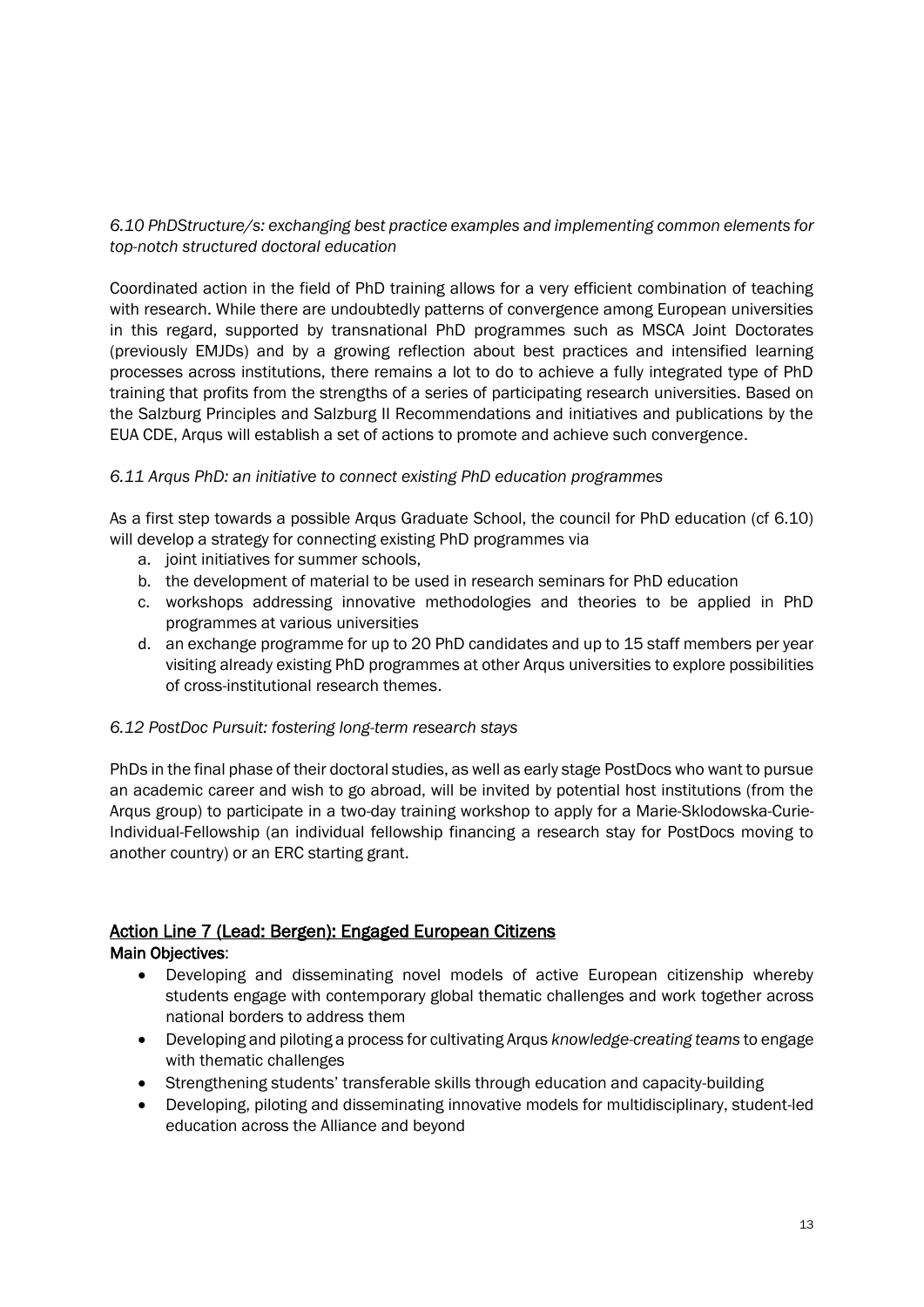*7.1 Arqus Collaboratory challenge-based learning programme: a multimodal programme of activities to pilot a range of challenge-based learning opportunities.* 

The Arqus Alliance challenge-based learning programme will be run annually to equip 42 students from across partner universities with the skills and knowledge to address complex global challenges and to engage critically with notions of active European citizenship. The programme will combine expertise in research and teaching from across the Alliance.

# *7.2 Arqus Collaboratory Winter School: annual kick-off event for the Arqus Collaboratory programme*

The first Arqus Collaboratory Winter School will be hosted at the University of Bergen, and will take the Role of the Academy in Informing Engaged European Citizenship as its inaugural thematic topic. Seven interdisciplinary teams of six students from each Arqus institution will come together face to face to attend the Winter School. Students and staff attending will continue the work initiated during the winter school at Home Hubs of local students led by an academic mentor. Home Hubs will act to ground the Collaboratory project locally and sustainably, laying the foundation for local course provision and student-led engagement.

# *7.3 Arqus communication and dissemination learning programme: a blended learning programme in communication and dissemination skills*

The Arqus Collaboratory programme will be complemented with a blended learning programme in communication and dissemination skills. Students will learn how to produce a range of digital deliverables including digital posters, podcasts and video casts. The course will enable students to develop a production plan; script a story; record (using mobile phone and/or microphones) videos and receive training in a variety of editing processes. As well as acquiring technical communication skills, students will learn about manuscript development and the presentation of research stories to different audiences.

Communication staff from across the Alliance will be invited to the Winter School to participate in the half-day communication and dissemination workshop, and to meet together at the Learning Lab to pool resources and develop a shared protocol for student training which can form the basis of a communication and dissemination course.

# *7.4 Arqus annual student-led forum: an annual student-led forum on engaged European citizenship in times of uncertainty*

An annual student-led forum on engaged European citizenship in times of uncertainty will be organised and opened to students and academics from across the Arqus Alliance and beyond. The forum will be held in conjunction with the rotating Arqus Annual Conference, so that both staff and students attending the conference can also attend the forum.

The Arqus student-led forum will be planned by a team of students from Arqus universities, supported by a team of academic mentors from across the Alliance.